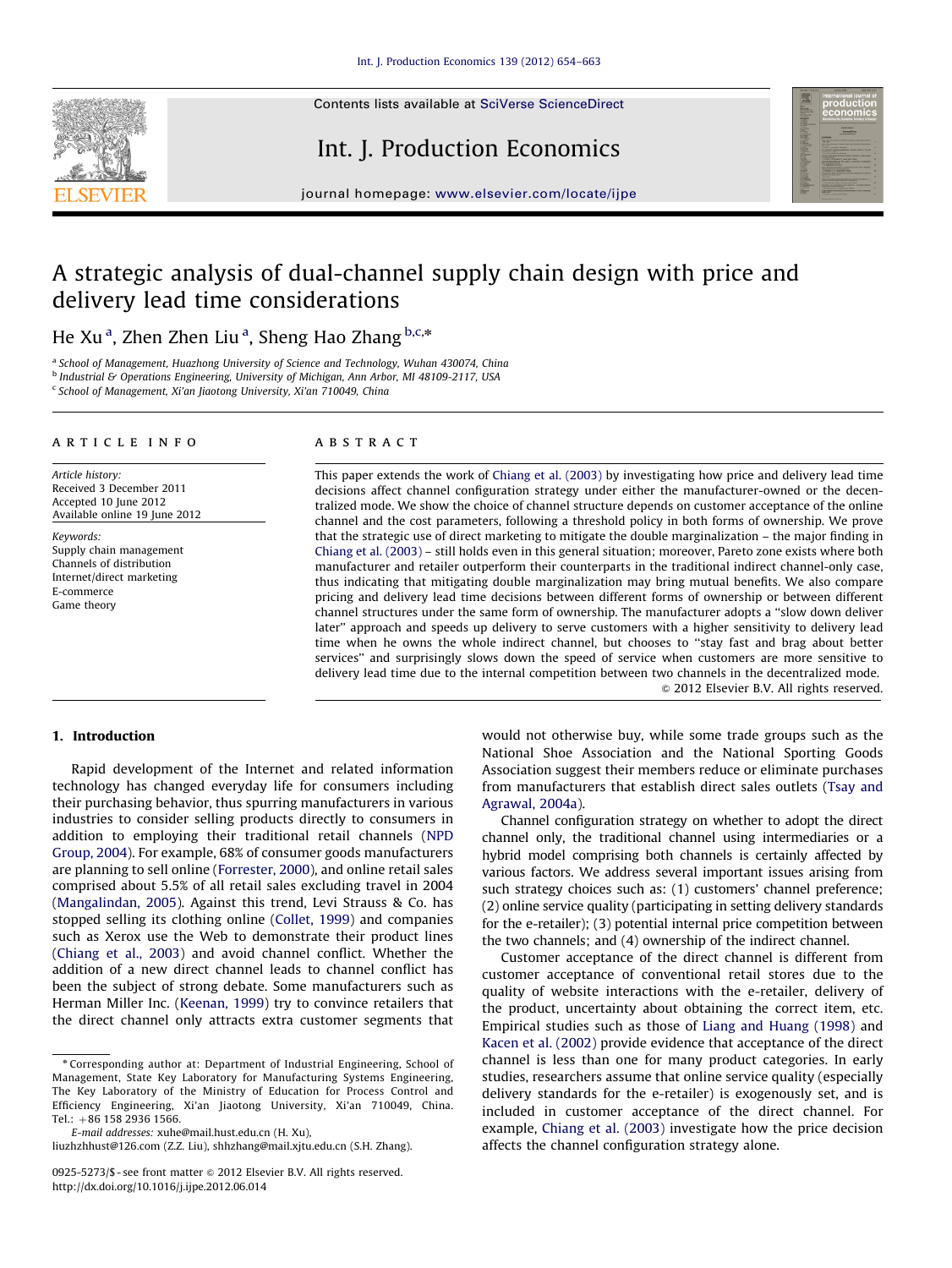Due to time-based competition in business, e-retailers intend to offer competitive uniformed promised delivery lead (PDL) time along with the price ([Liu et al., 2007\)](#page--1-0) and customers affirm that the commitment to order fulfillment is a key element of website trust, which rules the Web in addition to price ([Urban et al., 2000;](#page--1-0) [Reichheld and Schefter, 2000\)](#page--1-0). [Maltz et al. \(2004\)](#page--1-0) report that e-retailers, such as Amazon.com, BestBuy.com, and Walmart.com, offer competitive PDLs. [Shang and Liu \(2011\)](#page--1-0) emphasize the importance of determining the right PDL by an industry example that LeatherTECH gains the competitive advantage through reducing PDL to two weeks and receives a positive market response. Motivated by the important impact of price and delivery lead time on companies' profitability, researchers are active in investigating how to coordinate these two decisions recently (e.g. [Liu](#page--1-0) [et al., 2007;](#page--1-0) [Zhao et al., 2012\)](#page--1-0). Though [Gupta et al. \(2004\)](#page--1-0) show that delivery lead time affects consumers' channel choices via empirical study, there is no research on how price and delivery lead time decisions jointly affect a company's channel configuration strategy. In this paper, we answer the research question analytically by decoupling the effect of delivery lead time from customer acceptance of the direct channel.

Regarding price competition, [Ernst](#page--1-0) [& Young \(2001\)](#page--1-0) show that two-thirds of companies price products identically for their online and offline operations, while participants in the music and software industries intend to charge lower prices in their online channels [\(Cattani et al., 2006](#page--1-0)). In this paper, we characterize what constitutes the optimal price decision, especially when taken together with the delivery lead time decision. In terms of ownership, the manufacturer may own the whole indirect channel or the channel may be decentralized with independent retailers. [Khouja et al. \(2010\)](#page--1-0) cite examples in which Devoe $\mathbb R$ and Duron $\widehat{\mathbb{R}}$  have adopted an exclusive manufacturer-owned retail channel, Dell uses an exclusive direct internet channel, Bose Corporation, among others, utilizes a manufacturer-owned hybrid channel, and Sony BMG Music has chosen to employ the decentralized hybrid mode. Incentives to open the direct channel under different forms of ownership are not the same as the manufacturer wanting to attract a larger customer base, segment customers and take advantage of lower direct channel costs, etc., in the integrated channel and seeking to mitigate double marginalization through competition between the direct and indirect channels in the decentralized mode.

We take all these issues into consideration and characterize channel configuration strategy when the price and delivery lead time of the online channel are endogenously determined. We show that a manufacturer who owns the indirect channel may adopt any channel structure (indirect channel only, direct channel only or dual channel), while a manufacturer who adopts the decentralized mode may adopt either the indirect channel only or the dual channel. The determination of channel structure depends on customer acceptance of the online channel and the cost parameters, following a threshold policy in both forms of ownership. We observe that the direct channel is used as an instrument to threaten the independent retailer and mitigate double marginalization with no sales actually being made in the decentralized mode. We also compare the pricing and delivery lead time decisions between different forms of ownership or different channel structures under the same form of ownership and gain related management insights. One important observation is that the choice between two types of delivery lead time standards – ''slow down deliver later'' and ''stay fast and brag about better services'' suggested by [Maltz et al. \(2004\)](#page--1-0) – relies on ownership of the indirect channel. Specifically, the former is adopted in the centralized mode and the latter is employed in the decentralized mode. Moreover, when customers become more sensitive to delivery lead time, the manufacturer speeds up its service when

it owns the whole indirect channel, but surprisingly delays delivery after gaming with the independent retailer in the decentralized mode.

The remainder of our paper is organized as follows. Section 2 discusses the related literature. [Section 3](#page--1-0) introduces our modeling assumptions and demonstrates the base model where the manufacturer can choose only one channel. We present channel configuration strategy under different forms of ownership in [Section 4](#page--1-0) and discuss the management insights that arise. [Section 5](#page--1-0) summarizes our key results and presents our conclusions. All relevant proofs are relegated to the Appendix for clarity of exposition.

#### 2. Literature review

There are two streams of research closely related to our channel configuration model. One selects the best channel structure together with marketing or operational decisions, the other investigates similar decisions in a given hybrid mode combining both indirect and direct channels. Table 1 highlights different decisions variables in related papers.

For the first stream of literature, a comprehensive review of related literature can be found in the studies of [Cattani et al.](#page--1-0) [\(2004\)](#page--1-0) and [Tsay and Agrawal \(2004b\).](#page--1-0) Among these studies, [Chiang et al. \(2003\)](#page--1-0) determine the optimal channel configuration strategy when the price decision is endogenously determined in either the centralized or decentralized mode. [Hendershott and](#page--1-0) [Zhang \(2006\)](#page--1-0) assume that customers search for private prices of intermediaries with different transaction costs, and [Khouja et al.](#page--1-0) [\(2010\)](#page--1-0) assume that customers are either retail-captive or willing to use either the direct or retail channel. [Cai \(2010\)](#page--1-0) considers the channel selection decision with or without coordination. All these papers consider only the pricing decision but do not take the delivery lead time decision into consideration. Other researchers investigate how different decisions affect channel preferences.

| Research papers                               | Channel configuration |                      | Decision variables |  |
|-----------------------------------------------|-----------------------|----------------------|--------------------|--|
|                                               | Channel<br>selection  | Given hybrid<br>mode | Price Time Others  |  |
| Chiang et al. (2003)<br>Hendershott and Zhang |                       |                      |                    |  |
| (2006)<br>Khouja et al. (2010)<br>Cai (2010)  |                       |                      |                    |  |
| Rhee and Park (2000)                          |                       |                      |                    |  |
| <b>Tsay and Agrawal</b><br>(2004a)            |                       |                      |                    |  |
| Dumrongsiri et al.<br>(2008)                  |                       |                      |                    |  |
| Kumar and Ruan (2006)                         |                       |                      |                    |  |
| Yao and Liu (2005)                            |                       |                      |                    |  |
| <b>Fruchter and Tapiero</b><br>(2005)         |                       |                      |                    |  |
| Cattani et al. (2006)                         |                       |                      |                    |  |
| Huang and<br>Swaminathan (2009)               |                       |                      |                    |  |
| Chiang and Monahan<br>(2005)                  |                       |                      |                    |  |
| <b>Chiang (2010)</b>                          |                       |                      |                    |  |
| Mukhopadhyay et al.<br>(2008)                 |                       |                      |                    |  |
| Chen et al. (2008)                            |                       |                      |                    |  |
| Hua et al. (2010)                             |                       |                      |                    |  |
| Our paper                                     |                       |                      |                    |  |